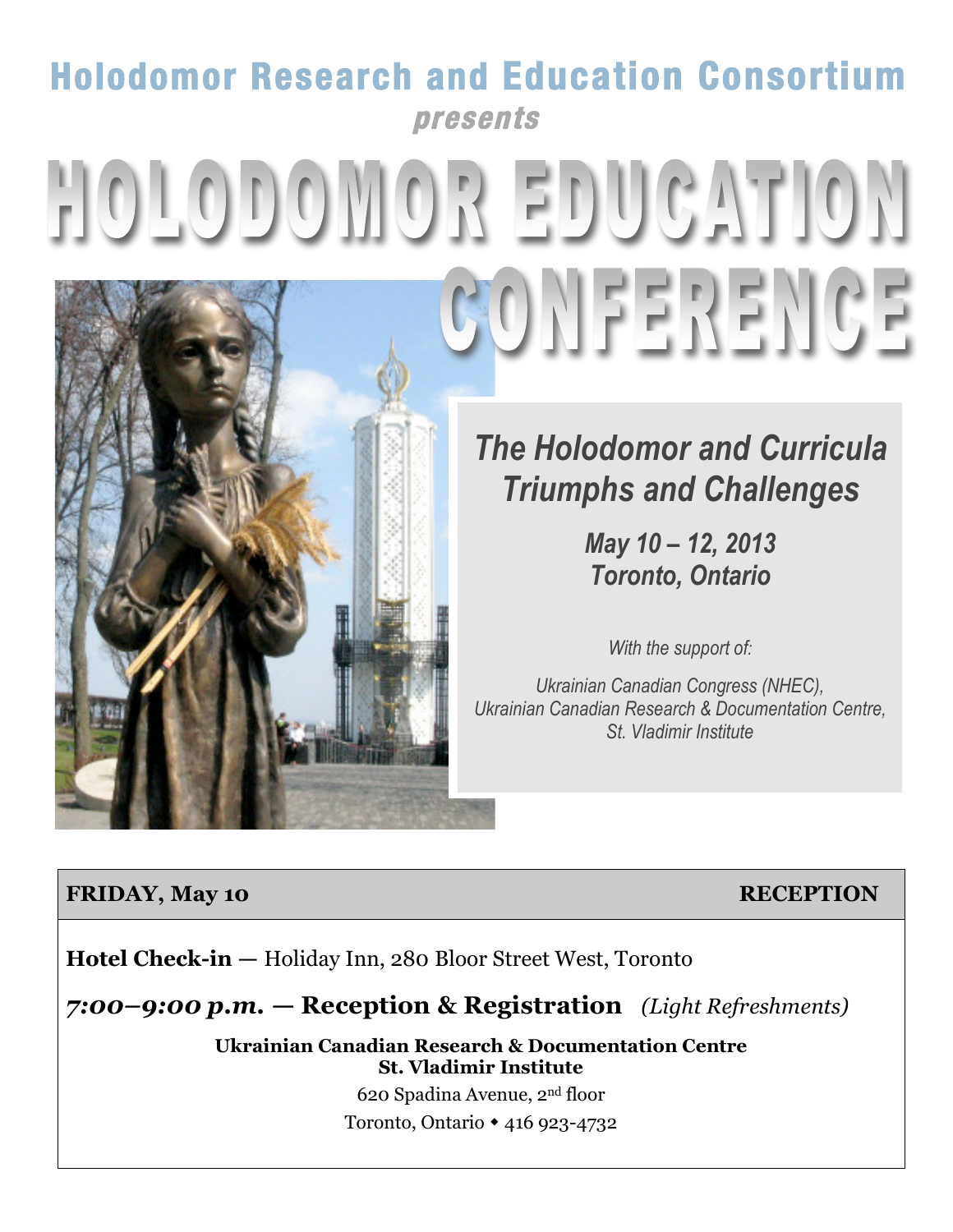#### **SATURDAY , May 11**

#### *8:30–9:00 a.m.* **— Breakfast & Registration Dining Room**

*9:00–9:25 a.m.* **Theatre**

#### **Welcome & Opening Remarks**

Valentina Kuryliw, Director of Education, HREC

#### *9:30–11:00 a.m.* **UCRDC (2nd Floor)**

#### **SESSION ONE: Promoting Inclusion of the Holodomor in Curricula**

*Moderator:* **Andrew Melnyk**, Past Instructor at OISE/University of Toronto in the Principal Qualifications Program; Retired Principal in York Region, Ontario.

*Panelists:*

**Oksana Kulynych**, Chair, US Holodomor Education Committee, *"Raising Awareness about the Holodomor in the US: A Work in Progress."*

**Lana Babij**, Search Librarian for Access Services; (retired), Univ. of Connecticut; Information Links bibliographer for *[www.holodomorct.org](http://www.holodomorct.org/) "Holodomor Education in the US: Realities of the Present; Opportunities for the Future."*

**Valentina Kuryliw**, Educator, Chair of the National Holodomor Education Committee (UCC); Director of Education, HREC, Toronto, *"Overview of Holodomor Education in Canada."*

**Valentina Noseworthy**, Middle Years Consultant at Instruction, Curriculum and Assessment Branch of Manitoba Education, Winnipeg, *"Holodomor Education in Manitoba Curricula."* 

| $11:00-11:15$ a.m. - Coffee Break | <b>Theatre</b> |
|-----------------------------------|----------------|
|                                   |                |

*11:20–12:00 p.m.* **UCRDC**

**SESSION TWO: Triumphs and Challenges in Promoting the Inclusion of the** 

**Holodomor in Curricula – Group Discussions**

*12:00–1:15 p.m.* **– Lunch** (Lower Level Dining Room)

*1:15–3:00 p.m.*

#### **SESSION THREE: Teaching Methodologies & Approaches**

*A. Secondary Grades (Theatre):* 

**Mark Melnyk**, Curriculum Leader and History Teacher, York Region District School Board, *"Navigating the Bloodlands."*

*B. Elementary Grades (UCRDC):* 

**Natalia Onyschuk**, Educator, Music Teacher, Edmonton Catholic Schools,

*"Nadia (Hope): Supplemental Resources for Teaching the Holodomor."*

**Halia Sawycka-Dmytryshyn**, Educator, Presenter, Artist, Toronto Catholic District School Board, "*Food as a Necessity of Life—Even More So If You Don't Have It."*

*3:00–3:15 p.m***. – Coffee Break Theatre**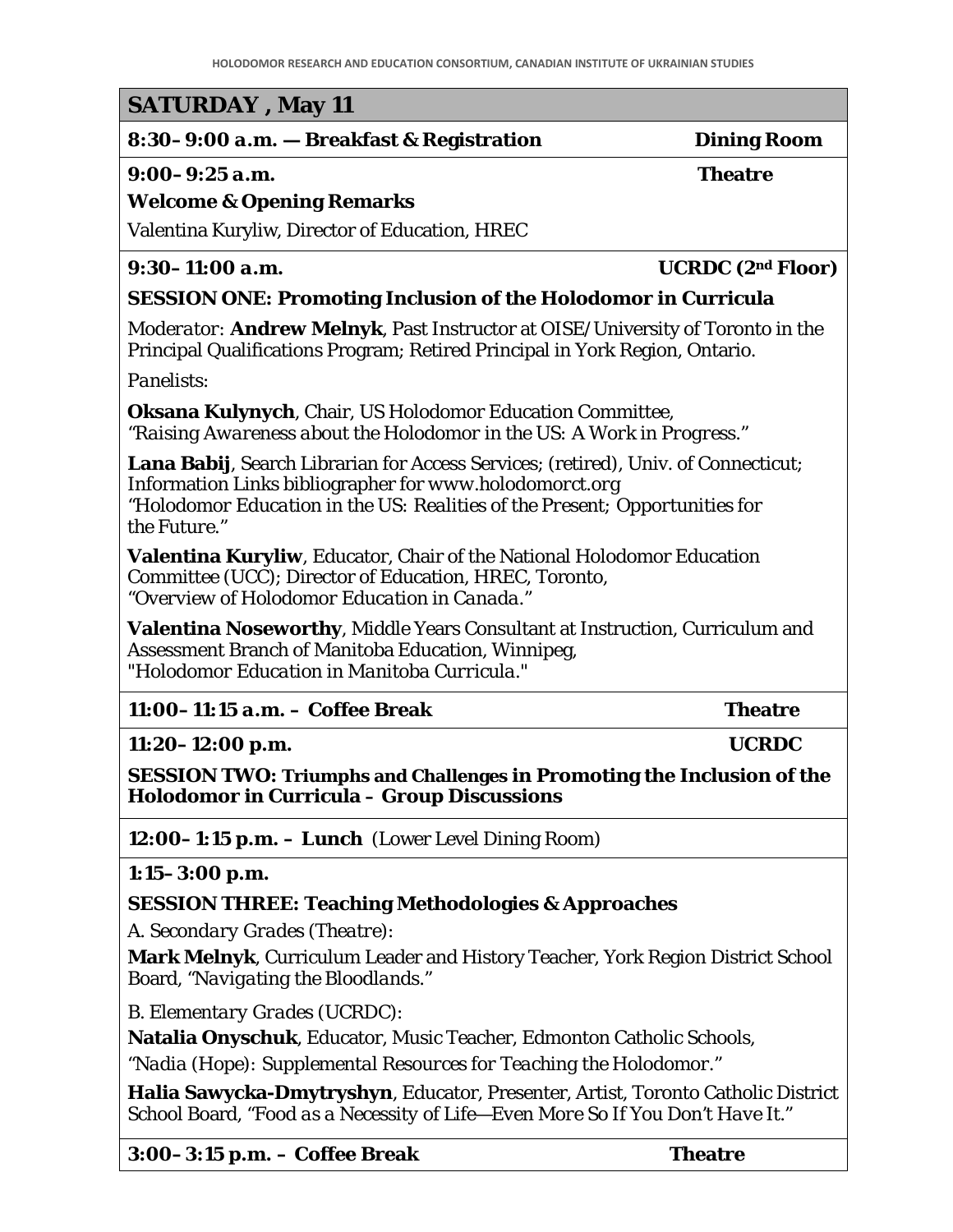#### *3:15–5:00 p.m.* **UCRDC SESSION FOUR: Commemorating Holodomor Memorial Day**

- Introduction by **Halia Dmytryshyn**.
- Presentation of panels by **Halyna McEvoy**.
- Group Discussions.

#### *5:30 p.m.* **– Departure to Golden Lion Restaurant from Holiday Inn**

#### *6:00–9:30 p.m.* **– Banquet at Golden Lion Restaurant (Zolotyj Lev)**  15 Canmotor Avenue**,** Etobicoke, Ontario

#### *6:00–6:45 p.m. – Cocktails 6:45 –9:30 p.m. – Program and Dinner*

*Master of Ceremonies:* 

**Yvan Baker**, Former UCC President, Ontario Provincial Council, Management Consultant, Instructor at Shulich School of Business, York University

*Keynote Speaker*:

**Dr. Roman Serbyn**, Professor Emeritus of History, University of Quebec at Montreal, speaking on *"The Genocide We Now Call The Holodomor*."

#### **SUNDAY, May 12**

#### *8:30–9:15 a.m***. – Breakfast Dining Room**

*9: 15–11:00 a.m***. UCDRC**

**SESSION FIVE: New Resources—Introduction to Holodomor Workbook, Holodomor Teaching Kit, and Other Print and Internet Resources**

*Presenter*: **Valentina Kuryliw**, author and developer

| $11:00-11:15$ a.m. - Coffee Break | <b>Theatre</b> |
|-----------------------------------|----------------|
|                                   |                |

*11:15 a.m.–12:00 p.m.* **UCRDC**

#### **SESSION SIX***:* **Holodomor and Emerging Technologies**

*Presenter:* **Dr. Orest Cap**, Professor in the Department of Curriculum, Teaching and Learning at the Faculty of Education, University of Manitoba,

*"Holodomor and Emerging Technologies: the University of Manitoba Experience,"* a presentation co-authored with Dr. Denis Hlynka.

*12:00–1:00 p.m.* **– Next Steps UCRDC**

*Facilitator:* **Dr. Oksana Kuryliw**

Group Discussions

*Concluding Remarks:* **Valentina Kuryliw**, Director of Education, HREC

*1:00–2:00 p.m.* **– Lunch and Conclusion** (Lower Level Dining Room)